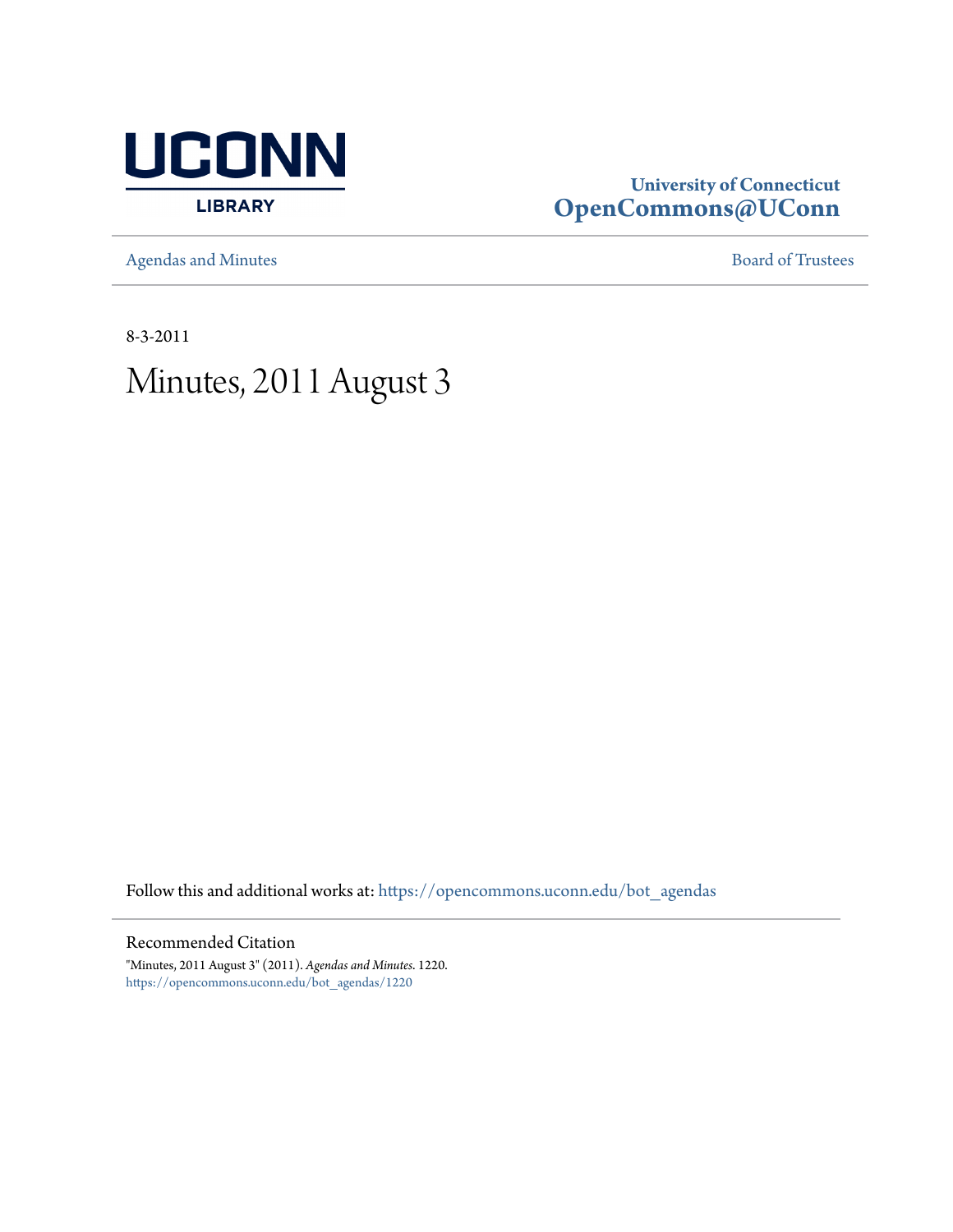## **MEETING OF THE UNIVERSITY OF CONNECTICUT BOARD OF TRUSTEES**

#### **MINUTES**

University of Connecticut August 3, 2011 Rome Commons Ballroom South Campus Complex Storrs, Connecticut

#### **OPEN SESSION**

The meeting was called to order at 11:09 a.m. by Chairman Lawrence McHugh. Trustees present were: Francis Archambault, Jr., Louise Bailey, Brien Buckman, Andrea Dennis-LaVigne, Peter Drotch, Marilda Gandara, Thomas Kruger, Denis Nayden, Steven Reviczky, Thomas Ritter, Adam Scianna, Wayne Shepperd, and Alvin Wilson, Jr., who represents the Governor's Office.

Trustee Rebecca Lobo participated by telephone.

Trustees Gerard Burrow, George Coleman, Lenworth Jacobs, Jr., Catherine Smith, and Richard Treibick were absent.

#### **EXECUTIVE SESSION**

On a motion by Ms. Bailey, seconded by Mr. Shepperd, the Board voted unanimously to go into Executive Session at 11:11 a.m. to discuss:

- 1. Preliminary drafts and notes that the University has determined that the public interest in withholding such documents clearly outweighs the public interest in disclosure; and
- 2. Discussion of matters privileged by the attorney-client relationship and discussion of peer review materials or information produced in conformance with Section 19a-17b.

Chairman McHugh noted that on the advice of counsel only staff members whose presence was necessary to provide their opinion would be permitted to attend Executive Session.

Trustees present were: Archambault, Bailey, Buckman, Dennis-LaVigne, Drotch, Gandara, Kruger, McHugh, Nayden, Reviczky, Ritter, Scianna, Shepperd, and Alvin R. Wilson, Jr., who represents the Governor's Office.

Trustee Lobo participated by telephone.

The following University staff were present for the Executive Session: President Herbst, Provost and Executive Vice President for Academic Affairs Nicholls (part of the Executive Session), Vice President and Chief Operations Officer Feldman (part of the Executive Session), Vice President and Chief Financial Officer Gray (part of the Executive Session), Interim Vice President for Health Affairs Austin (part of the Executive Session), Chief Audit and Compliance Officer Walker (part of the Executive Session), Associate Vice President and Chief Information Officer Gilbertson (part of the Executive Session), Debora Romano-Connors, Director, Enterprise Application Systems (part of the Executive Session), Executive Secretary to the Board Rubin, Executive Officer Orr, Health Center Chief Financial Officer Biancamano (part of the Executive Session), John Dempsey Hospital Director Summerer (part of the Executive Session), Acting Health Center Chief of Staff Callahan (part of the Executive Session), and .

Assistant Attorney General Michael Sullivan was also present.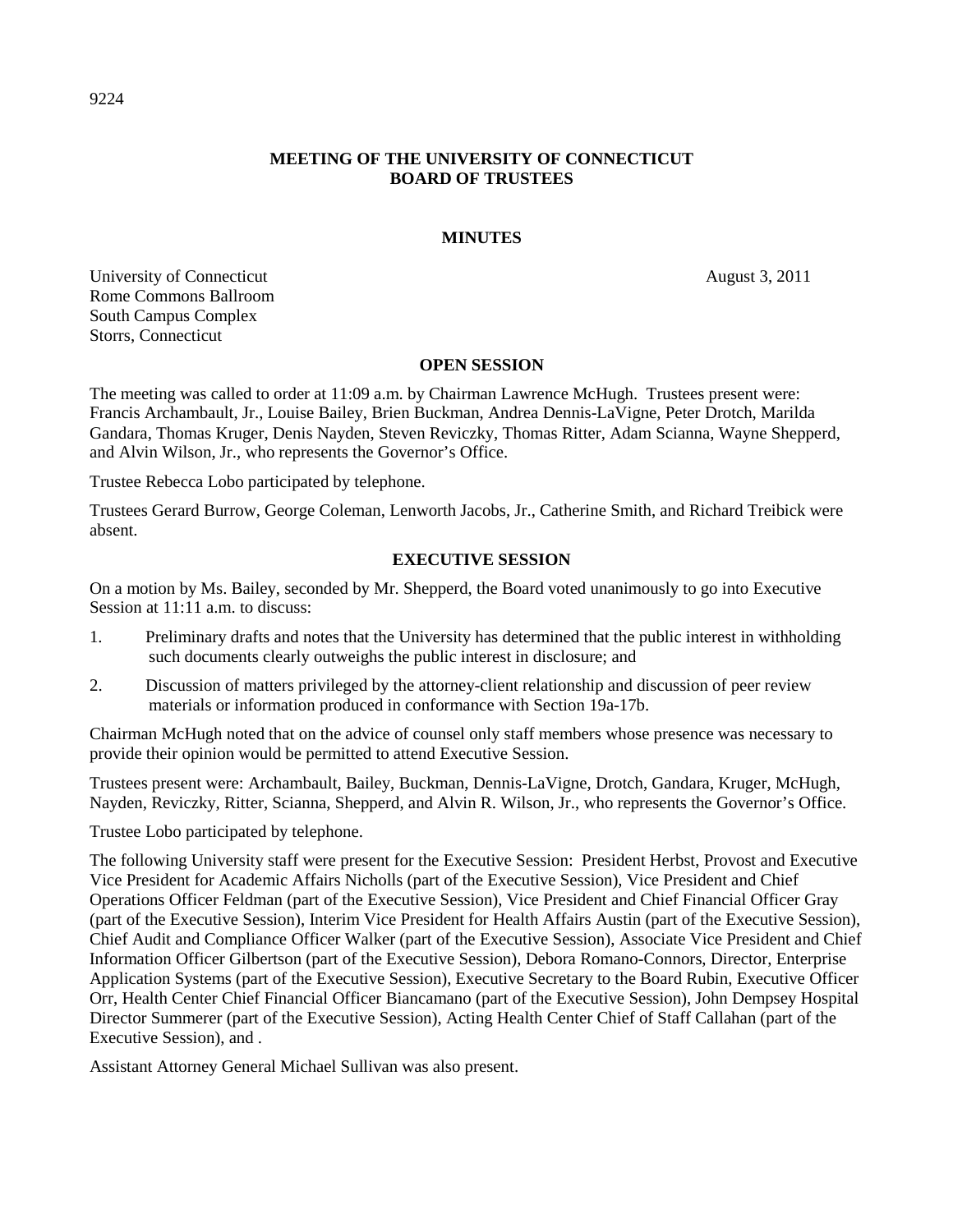## August 3, 2011

#### **OPEN SESSION**

Executive Session ended at 12:02 p.m**.** Trustee Reviczky left the meeting after the Executive Session.

The Board returned to Open Session at 1:00 p.m. Trustees Jacobs and Lobo, and Alvin Wilson, Jr. rejoined the meeting by telephone. Senate Representatives Anne Hiskes, William Stwalley, and C. Ernesto Zirakzadeh also rejoined the meeting.

1. Public Participation

There were no members of the public who wished to address the Board.

- 2. Chairman's Report
	- (a) Matters outstanding

Chairman McHugh welcomed Trustees Brien T. Buckman, Marilda L. Gandara, and Thomas E. Kruger to their first Board of Trustees meeting.

(b) Board recognitions

Chairman McHugh recognized outgoing Trustees Gerard N. Burrow, M.D. and Andrea Dennis-LaVigne, D.V.M. He also acknowledged Sanford Cloud, Jr., Esq., Vice-Chair of the Health Center Board of Directors, as Dr. Burrow's successor as the Chair effective September 1.

Dr. Burrow has graciously agreed to continue as co-chair of the search committee for a new Vice President for Health Affairs and Dean of the School of Medicine.

On behalf of the Alumni Association, Trustee Archambault thanked Dr. Dennis for her distinguished service as a Trustee and as a long standing member of the Alumni Association. Dr. Archambault also announced that there has been a scholarship endowed in her name to be used for the support of scholarships for diversity in recognition of her deep passion and commitment to diversity issues at the Alumni Association and the University.

On a motion by Dr. Archambault, seconded by Mr. Shepperd, the Board voted unanimously to approve the resolutions for outgoing Trustees Gerard N. Burrow, M.D. and Andrea Dennis-LaVigne, D.V.M.

(c) Minutes of the meeting of June 23, 2011

On a motion by Mr. Scianna, seconded by Ms. Bailey, the Board voted unanimously to approve the minutes of the meeting of June 23, 2011.

(d) Consent Agenda Items:

On a motion by Mr. Reviczky, seconded by Mr. Drotch, the Board voted unanimously to approve the Consent Agenda items.

| (1) | Contracts and Agreements for the Storrs-based programs<br>and the Health Center | (Attachment 1) |
|-----|---------------------------------------------------------------------------------|----------------|
| (2) | Tenure at Hire                                                                  | (Attachment 2) |
| (3) | <b>Sabbatical Leave Requests</b>                                                | (Attachment 3) |
| (4) | Designation of Emeritus Status                                                  | (Attachment 4) |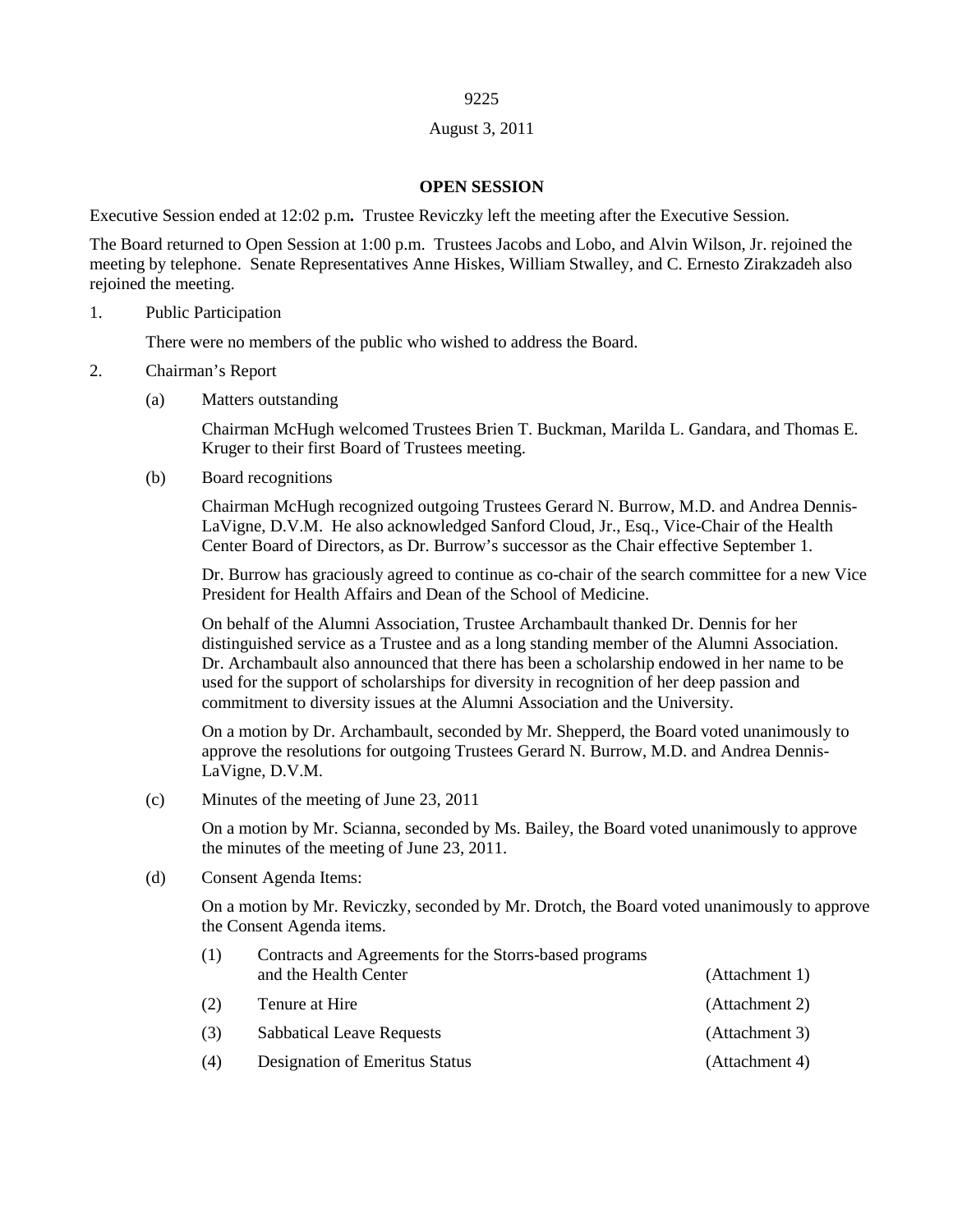## August 3, 2011

|    | (5)                | Reappointment of Dr. Kathleen Segerson to the Philip<br>E. Austin Endowed Chair in the College of Liberal Arts<br>and Sciences                                                                  | (Attachment 5)  |
|----|--------------------|-------------------------------------------------------------------------------------------------------------------------------------------------------------------------------------------------|-----------------|
|    | (6)                | Appointment of Dr. Nicholas H. Lurie to the ING<br>Global Professorship in the School of Business                                                                                               | (Attachment 6)  |
|    | (7)                | Establishment of the Letitia Neag Morgan Chair for<br>Educational Psychology in the Neag School of Education                                                                                    | (Attachment 7)  |
|    | (8)                | Establishment of the John and Carla Klein Professorship<br>for Urban Education in the Neag School of Education                                                                                  | (Attachment 8)  |
|    | (9)                | Establishment of four Connecticut Clean Energy Fund<br>Professorships in Sustainable Energy in the School of<br>Engineering                                                                     | (Attachment 9)  |
|    | (10)               | Notification of Proposed Changes to the By-Laws of the<br>University of Connecticut (Article IX - The University<br>Senate)                                                                     | (Attachment 10) |
|    | (11)               | Notification of Proposed Changes to the By-Laws of the<br>University of Connecticut (Article VII - The Provost and<br>Executive Vice President for Academic Affairs and the<br>Vice Presidents) | (Attachment 11) |
|    | (12)               | Establishment of the Doctor of the Science of Law (S.J.D.)<br>within the School of Law                                                                                                          | (Attachment 12) |
|    | (13)               | Establishment of the Undergraduate Human Rights Major<br>within the College of Liberal Arts and Sciences                                                                                        | (Attachment 13) |
|    | (14)               | Changing the Masters Degree in Kinesiology from a<br>Masters of Arts to a Masters of Science in the Neag<br>School of Education                                                                 | (Attachment 14) |
|    | (15)               | Addition of an On-line Venue to the Geographic Information<br>Systems Graduate Certificate Program in the Department of<br>Geography in the College of Liberal Arts and Sciences                | (Attachment 15) |
|    | (16)               | Renaming the Women's Studies Graduate Certificate from<br>Women's Studies to Feminist Studies in the College of<br><b>Liberal Arts and Sciences</b>                                             | (Attachment 16) |
|    | (17)               | Renaming the Graduate Area of Concentration in Agronomy<br>in the Field of Study Plant Science to Agronomy and Turfgrass<br>Science in the College of Agriculture and Natural Resources         | (Attachment 17) |
| 3. | President's Report |                                                                                                                                                                                                 |                 |
|    |                    |                                                                                                                                                                                                 |                 |

- 4. Academic Affairs Committee Report
	- (a) Report on Committee activities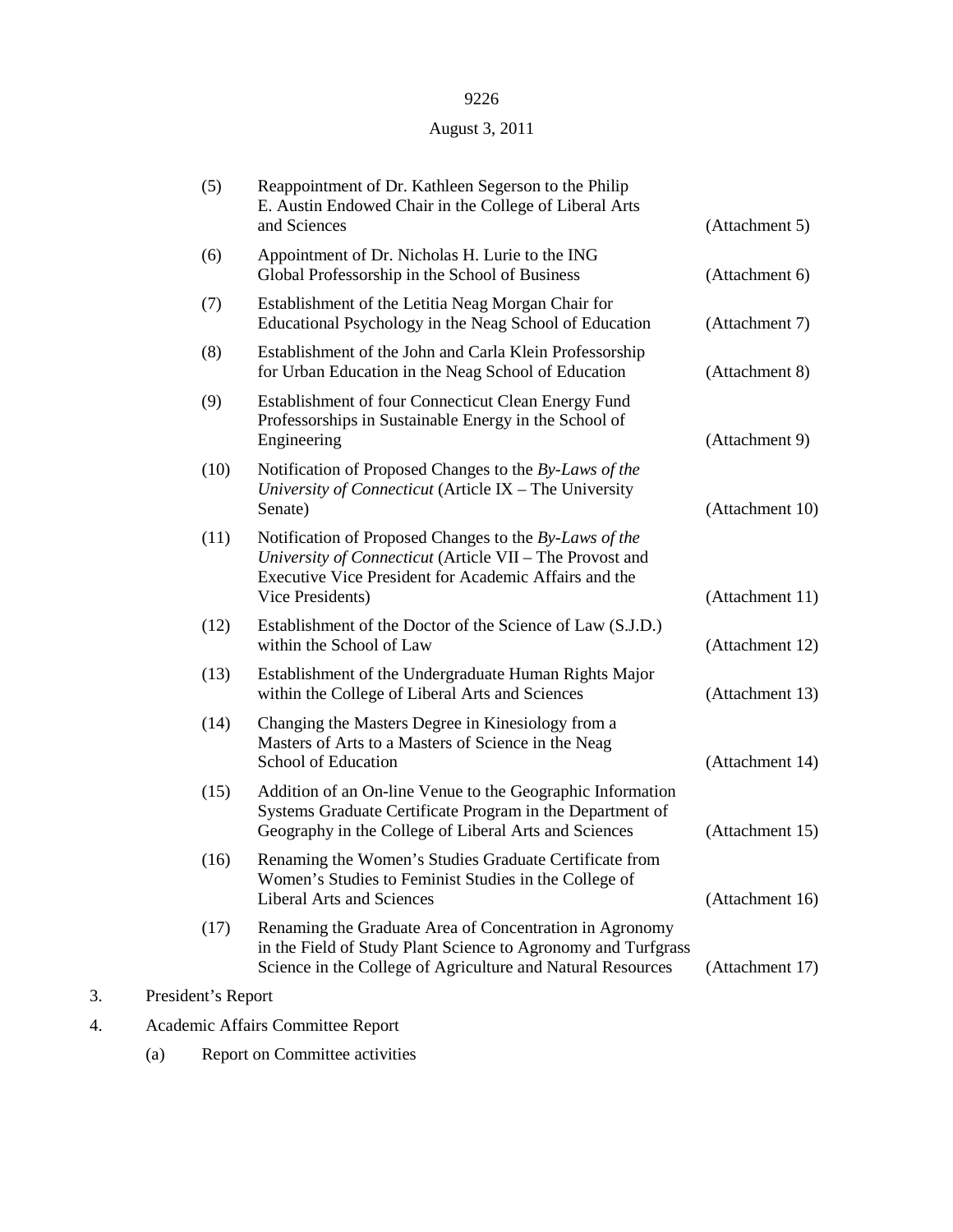# August 3, 2011

|    | (b) |                                                                                                                                                                                                                       | Informational items:                                                                                                                                                                                       |                 |  |
|----|-----|-----------------------------------------------------------------------------------------------------------------------------------------------------------------------------------------------------------------------|------------------------------------------------------------------------------------------------------------------------------------------------------------------------------------------------------------|-----------------|--|
|    |     | (1)                                                                                                                                                                                                                   | Addition of Two 15-Credit Concentrations in the Bachelor<br>of Professional Studies Program in the Center for Continuing<br>Studies: 1) Nonprofit Leadership and 2) Employment and<br><b>Labor Studies</b> | (Attachment 18) |  |
|    |     | (2)                                                                                                                                                                                                                   | Addition of Two Non-Degree Certificates in the Center for<br>Continuing Studies: 1) Occupational Safety and Health and<br>2) Web Technology                                                                | (Attachment 19) |  |
|    |     | (3)                                                                                                                                                                                                                   | <b>Tenure Track Reappointments</b>                                                                                                                                                                         | (Attachment 20) |  |
|    |     | (4)                                                                                                                                                                                                                   | Five Year Review of Academic Centers and Institutes                                                                                                                                                        | (Attachment 21) |  |
| 5. |     |                                                                                                                                                                                                                       | Financial Affairs Committee Report                                                                                                                                                                         |                 |  |
|    | (a) | Report on Committee activities                                                                                                                                                                                        |                                                                                                                                                                                                            |                 |  |
|    | (b) |                                                                                                                                                                                                                       | Items requiring Board discussion and approval:                                                                                                                                                             |                 |  |
|    |     | On a motion by Mr. Drotch, seconded by Ms. Bailey, the Board voted unanimously to approve<br>the Fiscal Year 2012 College of Liberal Arts and Sciences On-line Graduate Courses in<br>Geographic Information Systems. |                                                                                                                                                                                                            |                 |  |
|    |     | (1)                                                                                                                                                                                                                   | Fiscal Year 2012 College of Liberal Arts and Sciences<br>On-line Graduate Courses in Geographic Information<br>Systems (Institutional Fee)                                                                 | (Attachment 22) |  |
|    |     |                                                                                                                                                                                                                       | On a motion by Mr. Drotch, seconded by Mr. Buckman, the Board voted unanimously to approve<br>the following project budgets.                                                                               |                 |  |
|    |     | (2)                                                                                                                                                                                                                   | Project Cancellation - Project Budget (Planning) for Fine Arts<br>Phase $II$ – Core Building                                                                                                               | (Attachment 23) |  |
|    |     | (3)                                                                                                                                                                                                                   | Project Budget (Planning) for Fine Arts Phase II -<br>Renovation and Improvements                                                                                                                          | (Attachment 24) |  |
|    |     | (4)                                                                                                                                                                                                                   | Project Budget (Planning) for Pedestrian Safety<br>Improvements - CUE/Gentry Corridor                                                                                                                      | (Attachment 25) |  |
|    |     | (5)                                                                                                                                                                                                                   | Project Budget (Planning) for Public Safety Complex<br>Improvements                                                                                                                                        | (Attachment 26) |  |
|    |     | (6)                                                                                                                                                                                                                   | Project Budget (Revised Planning) for Biobehavioral<br><b>Complex Replacement (Renovation)</b>                                                                                                             | (Attachment 27) |  |
|    |     | (7)                                                                                                                                                                                                                   | Project Budget (Revised Planning) for Engineering Building                                                                                                                                                 | (Attachment 28) |  |
|    |     | (8)                                                                                                                                                                                                                   | Project Budget (Revised Planning) for the Old Central<br>Warehouse                                                                                                                                         | (Attachment 29) |  |

| (9) | Project Budget (Design) for Law School Renovations/ |                 |  |  |
|-----|-----------------------------------------------------|-----------------|--|--|
|     | Improvements – Knight Hall, Room 215 – Classroom    |                 |  |  |
|     | Renovation                                          | (Attachment 30) |  |  |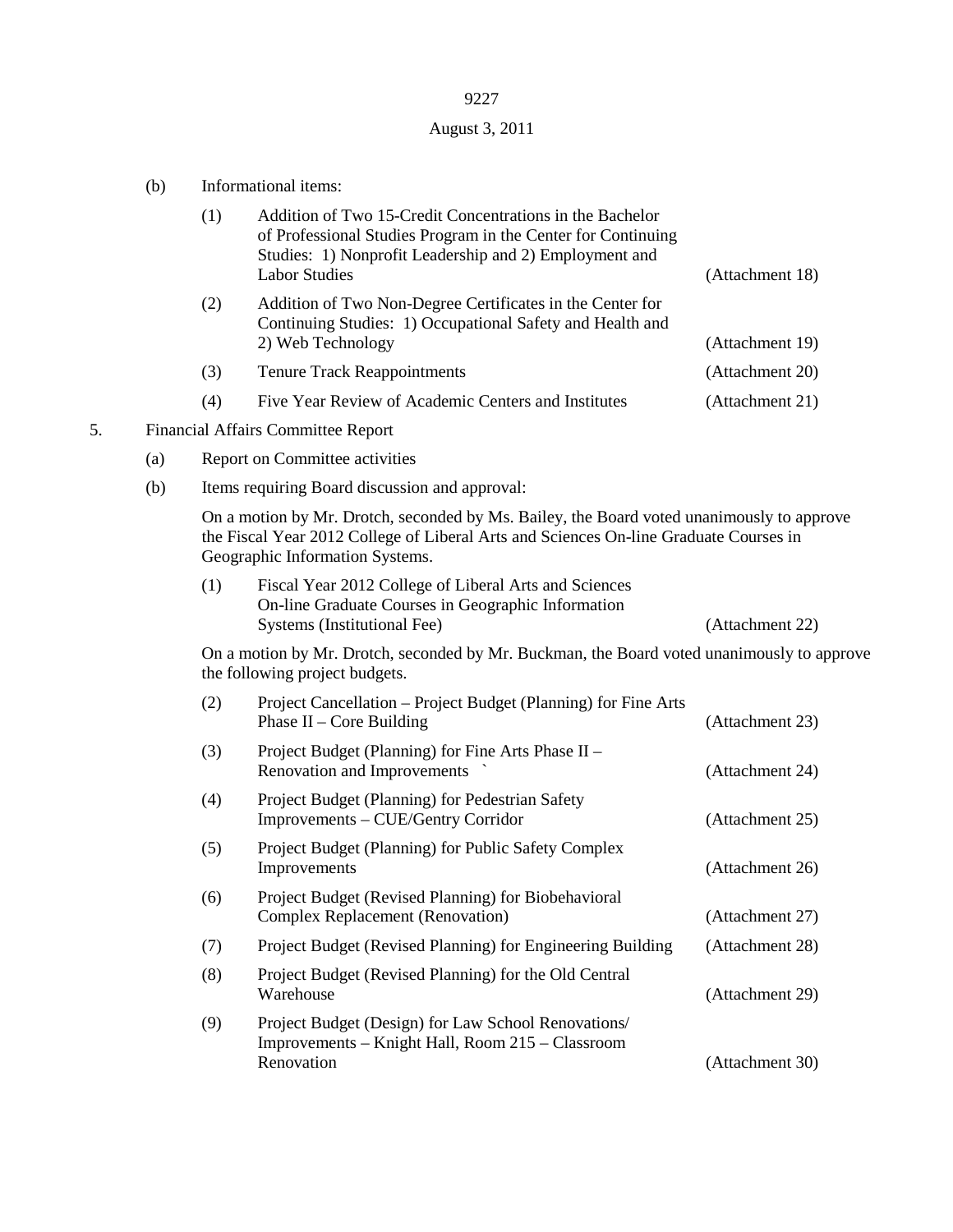## August 3, 2011

|     |                                                   | (10)                                                                                                                                                                                           | Project Budget (Design) for McMahon Dining Hall<br>Renovations                                                                                                                   | (Attachment 31) |  |  |
|-----|---------------------------------------------------|------------------------------------------------------------------------------------------------------------------------------------------------------------------------------------------------|----------------------------------------------------------------------------------------------------------------------------------------------------------------------------------|-----------------|--|--|
|     |                                                   | (11)                                                                                                                                                                                           | Project Budget (Final) for Tie in Drum Heater on Boilers<br>at Central Utility Plant                                                                                             | (Attachment 32) |  |  |
|     |                                                   | (12)                                                                                                                                                                                           | Project Budget (Revised Final) for Community Professional<br>Building Renovation - Avery Point Campus                                                                            | (Attachment 33) |  |  |
|     |                                                   | (13)                                                                                                                                                                                           | Project Budget (Revised Final) for Residential Life Facilities -<br><b>Connecticut Commons Complex Renovations</b>                                                               | (Attachment 34) |  |  |
| 6.  |                                                   | <b>Health Center Report</b>                                                                                                                                                                    |                                                                                                                                                                                  |                 |  |  |
|     | (a)                                               | Report on Health Center activities                                                                                                                                                             |                                                                                                                                                                                  |                 |  |  |
|     |                                                   | Trustee Shepperd gave the report on the Health Center on behalf of Dr. Burrow.                                                                                                                 |                                                                                                                                                                                  |                 |  |  |
| 7.  |                                                   | Joint Audit and Compliance Committee Report                                                                                                                                                    |                                                                                                                                                                                  |                 |  |  |
|     | (a)                                               |                                                                                                                                                                                                | Report on Committee activities                                                                                                                                                   |                 |  |  |
| 8.  |                                                   | Buildings, Grounds and Environment Committee Report                                                                                                                                            |                                                                                                                                                                                  |                 |  |  |
|     | (a)                                               |                                                                                                                                                                                                | Report on Committee activities                                                                                                                                                   |                 |  |  |
|     | (b)                                               |                                                                                                                                                                                                | Item requiring Board discussion and approval:                                                                                                                                    |                 |  |  |
|     |                                                   | On a motion by Mr. Ritter, seconded by Ms. Bailey, the Board voted unanimously to approve The<br>Comprehensive Sign Plan for the Control of Traffic and The Rules and Regulations for Parking. |                                                                                                                                                                                  |                 |  |  |
|     |                                                   | (1)                                                                                                                                                                                            | "The Comprehensive Sign Plan for the Control of Traffic"<br>and "The Rules and Regulations for Parking"                                                                          | (Attachment 35) |  |  |
| 9.  |                                                   | <b>Construction Management Oversight Committee Report</b>                                                                                                                                      |                                                                                                                                                                                  |                 |  |  |
|     | (a)                                               |                                                                                                                                                                                                | Report on Committee activities                                                                                                                                                   |                 |  |  |
| 10. |                                                   | <b>Student Life Committee Report</b>                                                                                                                                                           |                                                                                                                                                                                  |                 |  |  |
|     | (a)                                               |                                                                                                                                                                                                | Report on Committee activities                                                                                                                                                   |                 |  |  |
| 11. | <b>Institutional Advancement Committee Report</b> |                                                                                                                                                                                                |                                                                                                                                                                                  |                 |  |  |
|     | (a)                                               |                                                                                                                                                                                                | Report on Committee activities                                                                                                                                                   |                 |  |  |
|     |                                                   | Trustee Dennis-LaVigne gave the Institutional Advancement Committee report on behalf of<br>Vice-Chair Treibick.                                                                                |                                                                                                                                                                                  |                 |  |  |
|     |                                                   | On a motion by Ms. Bailey, seconded by Ms. Gandara, the Board voted unanimously to add to<br>the agenda the following items:                                                                   |                                                                                                                                                                                  |                 |  |  |
|     |                                                   | Naming Recommendation for the Richard A. Garibaldi M.D. Memorial Conference Room at the<br>University of Connecticut Health Center                                                             |                                                                                                                                                                                  |                 |  |  |
|     |                                                   |                                                                                                                                                                                                | Naming Recommendation for the Raymond and Beverly Sackler Center for Biomedical,<br>Biological, Physical and Engineering Sciences at the University of Connecticut Health Center |                 |  |  |
|     |                                                   |                                                                                                                                                                                                | On a motion by Dr. Archambault, seconded by Dr. Dennis-LaVigne, the Board voted<br>unanimously to approve the naming recommendations.                                            |                 |  |  |

(Copies of the resolutions are attached to the file copy of the Board minutes.)